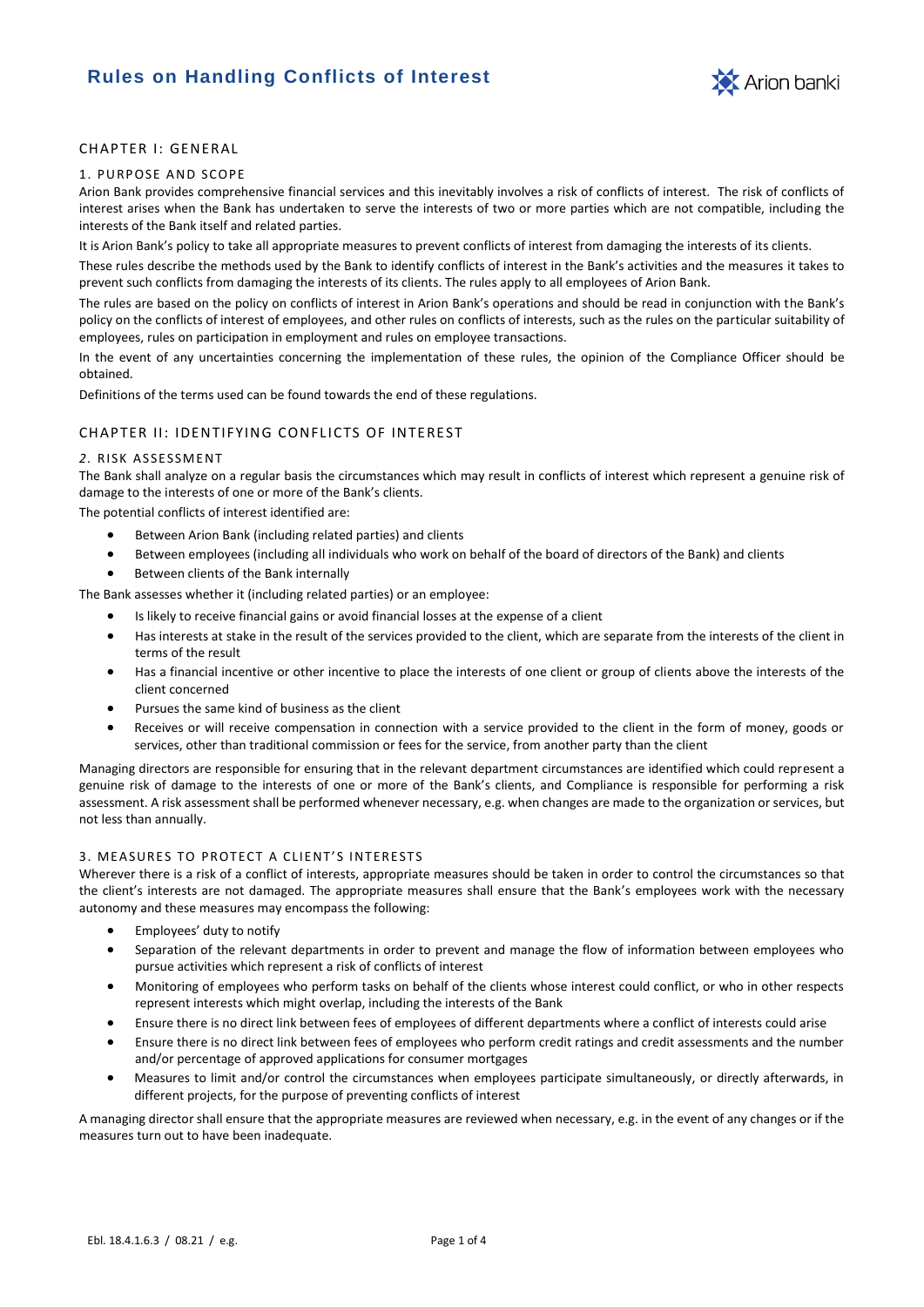# 4. RESPONSE TO INADEQUATE MEASURES

In cases where there is a genuine risk of damage to the interests of one or more client due to the fact that the measures taken by the Bank do not provide adequate assurance that the interests of the client are adequately looked after, special measures must be taken in consultation with Compliance. Such measures may include the following:

- Temporary increased separation of departments, e.g. so that projects are carried out by employees in special work spaces with even stricter access management
- Special monitoring by Compliance or independent third party

If it is not possible to take measures which provide adequate assurance that the interests of the client are being adequately looked after, the client shall be informed of the nature and/or reasons for the conflict of interest before the service is provided, and a description will be given of the measures which the Bank intends to take. Information to clients shall be in a durable medium and in sufficient detail to enable the client in question to make an informed decision whether they want the Bank to provide the proposed service anyway.

If none of the Bank's measures provide adequate assurance that the interests of the client are adequately protected and/or it is not possible to inform the client of the nature and reasons for the conflict of interests, e.g. due to the obligation of confidentiality towards other parties, it is not permitted to provide the requested service to the client.

### 5. DUTY TO NOTIFY AND SUITABILITY

An employee must notify Compliance without delay if any attempts are made to have an inappropriate influence on the employee while looking after the interests of their clients. The employee should notify Compliance without delay if the person in question has shared information with an unauthorized person, or received confidential information which the person in question was not supposed to receive.

The employee shall immediately inform their supervisor of any shared interests which could be significant when assessing a person's particular suitability to perform their duties in accordance with the rules on the particular suitability of employees.

# 6. RECORDING CONFLICTS OF INTEREST

Compliance is responsible for performing risk assessments and shall maintain a centralized record of identified risks of conflicts of interest and the measures taken by the Bank to manage such circumstances.

Compliance shall maintain a record of incidents where there is a genuine risk that the interests of one or more clients could be damaged, cf. Article 4.

# CHAPTER III: MEASURES TO SAFEGUARD THE INTERESTS OF CLIENTS

#### 7. SEPA RATE DEP ARTME NT S

Departments usually responsible for looking after the interests of clients shall be separated from other operations of the Bank where confidential information is handled. The same manager may not manage the day-to-day activities of two or more separate departments. The objective of separating departments is to prevent employees who are responsible for looking after interests on behalf of clients from receiving confidential information concerning the interests of other departments or customers which could have, or appear to have, an impact on the suitability of the person in question to handle and conduct business on behalf of their clients.

The following departments are considered to look after the interests of their clients on an ongoing basis:

### **a) Markets**

Markets is managed by the managing director of Markets. The division has different departments responsible for looking after interests, i.e. Capital Markets, Institutional Asset Management and Private Banking, Pension Fund Administration, and the day-to-day operations of each division is the responsibility of different department heads.

Markets must be separated from other activities of the Bank. Furthermore, Capital Markets must be separated from other activities of Markets and vice versa.

Individual units within Markets are permitted, however, to receive confidential information from other departments on the basis of special service agreements.

#### **b) Corporate Finance**

Corporate Finance is managed by the managing director of Corporate & Investment Banking, while the day-to-day management is the responsibility of a special head of department.

Corporate Finance must be separated from other activities of the Bank. Corporate Finance is, however, permitted to receive confidential information from other departments concerning its clients with the written consent of the client in question.

# **c) Market making**

Market making is managed by the Chief Financial Officer, while the day-to-day management is the responsibility of the head of Treasury. Market making must be separated from other activities of the Bank.

These activities must be separated in such a way that employees of separate departments cannot obtain without effort confidential information of other departments. Employees of separate departments must not have access to the premises or information systems which contain confidential information of other departments.

It is not permitted to directly link the fees of separate departments and their employees to the fees of other departments and their employees, where a conflict of interests may arise, and attention should be paid to this in rules on bonuses, if applicable.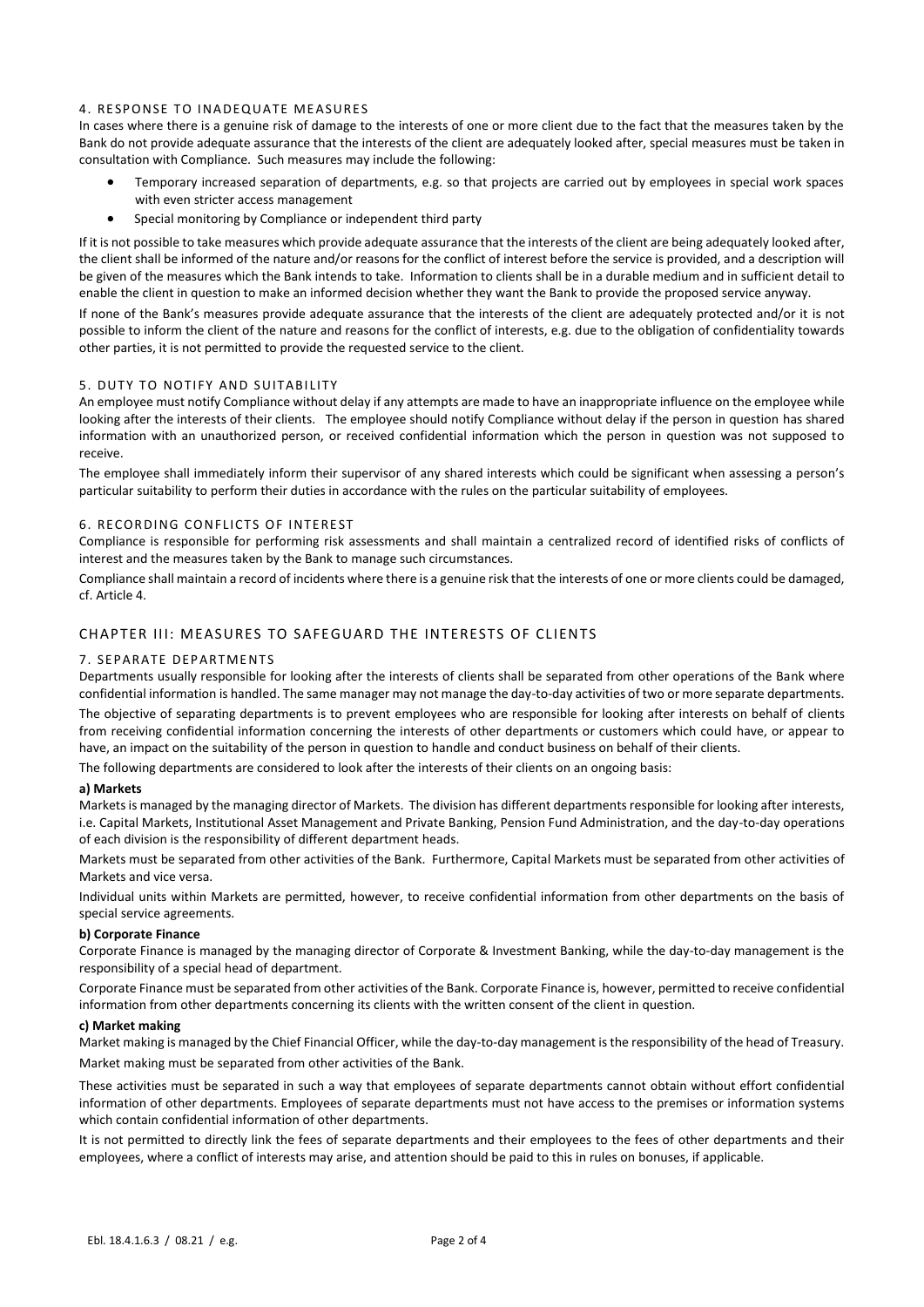# 8. COMMUNICATIONS

Employees must ensure that in all communications no confidential information is shared in breach of these rules. Employees are strictly prohibited from using confidential information which they should not be in possession of under these rules.

Employees are prohibited from sharing confidential information with employees of separate departments without the prior consent of Compliance, cf. Article 9.

# 9. EXEMPTION FROM SEPARATION OF DEPARTMENTS

Compliance can grant exemptions from the separation of departments if this is necessary and it is ensured that it does not damage the interests of one or more clients. Compliance can, for example, authorize the sharing of the specific confidential information with employees of separate departments and authorize an employee of a separate department to temporarily tend to specific tasks within another department. Exemptions may be subject to conditions.

A substantiated request for an exemption shall be sent in the appropriate format to Compliance (regluvordur@arionbanki.is). An exemption is also subject to the approval of the managing director of the department intending to provide the information or to lend the employee.

The CEO, Deputy CEO and managing directors are not responsible for the day-to-day management of separate departments and are not covered by the access restrictions which apply to employees of separate departments pursuant to these rules. They are authorized to gain access to information from separate departments, where this is necessary to ensure an adequate overview of the relevant area of work. The CEO, Deputy CEO and managing directors are nevertheless bound by the same restrictions as others concerning the use and distribution of confidential information and must therefore show particular caution in their work, as knowledge of a certain issue may disqualify them from making decisions on individual cases. They should take particular care not to share confidential information between separate departments.

# 10. OTHER MEASURES

Other key measures which the Bank takes to safeguard the interests of clients are:

- 1. *Business with related parties*: Exposures to related parties are subject to special requirements to ensure that arm's length conditions are maintained and that such transactions are beyond reproach.
- 2. *Suitability of employees*: The Bank's rules on the suitability of employees specify the duty of employees to report any shared interests which the employee may have in connection with a particular issue.
- 3. *Securities transactions by employees*: The Bank's rules on securities transactions by employees specify the duty of employees to inform Compliance of proposed securities transactions by themselves and related parties.
- 4. *Participation in employment by employees*: The Bank's rules on participation in employment places restrictions on the employees' permission to carry out other work simultaneously to their work for the Bank.
- 5. *Benefits*: The Bank's rules on benefits place restrictions on the employees' permission to receive and grant benefits and specify the duty to report any such benefits.
- 6. *Best execution*: The Bank's rules on the execution of trading orders specify the Bank's duty to seek all reasonable means to obtain the best possible outcome for the client when executing trading orders with financial instruments.
- 7. *Bonus schemes*: In the Bank's rules on bonus schemes it is ensured that there is no direct link between the fees of employees of two departments where a conflict of interest may arise. It is also ensured that there is no direct link between fees of employees who perform credit ratings and credit assessments and the number and/or percentage of approved applications for consumer mortgages.
- 8. *Instruction and advice*: Employees of the Bank receive regular instruction and training on conflicts of interest and have straightforward access to advice in the event of any disputes.
- 9. *Monitoring*: The Bank operates an independent compliance unit which monitors conflicts of interest in the Bank's operations. Compliance is responsible for identifying conflicts in respect of the issue of investment research, corporate finance projects and transactions by employees and the Bank for their own account, and it performs automatic monitoring of all securities transactions executed by the Bank.
- 10. *Internal organization*: The Bank's organization and procedures contain various measures which reduce the risk of conflicts of interest, e.g. by demanding the involvement of more than one employee to deal with an issue, ensuring traceability in systems and internal auditing.

# CHAPTER IV: INTERNAL ORGANIZATION

# 11. RESPONSIBILITY AND INTERNAL CONTROLS

The managing director is responsible for the secure handling of confidential information within each department and for ensuring that the employees receive adequate instruction in that respect. The managing director shall ensure that effective internal controls are in place to ensure reliable and functional access management in the business premises and IT systems. The same applies to the highest ranking manager in cases where there is no managing director.

Internal controls are designed to ensure that employees of separate departments do not have access to work spaces or systems beyond what is permitted under these rules. Access permissions shall be reviewed on a regular basis, at least every 12 months.